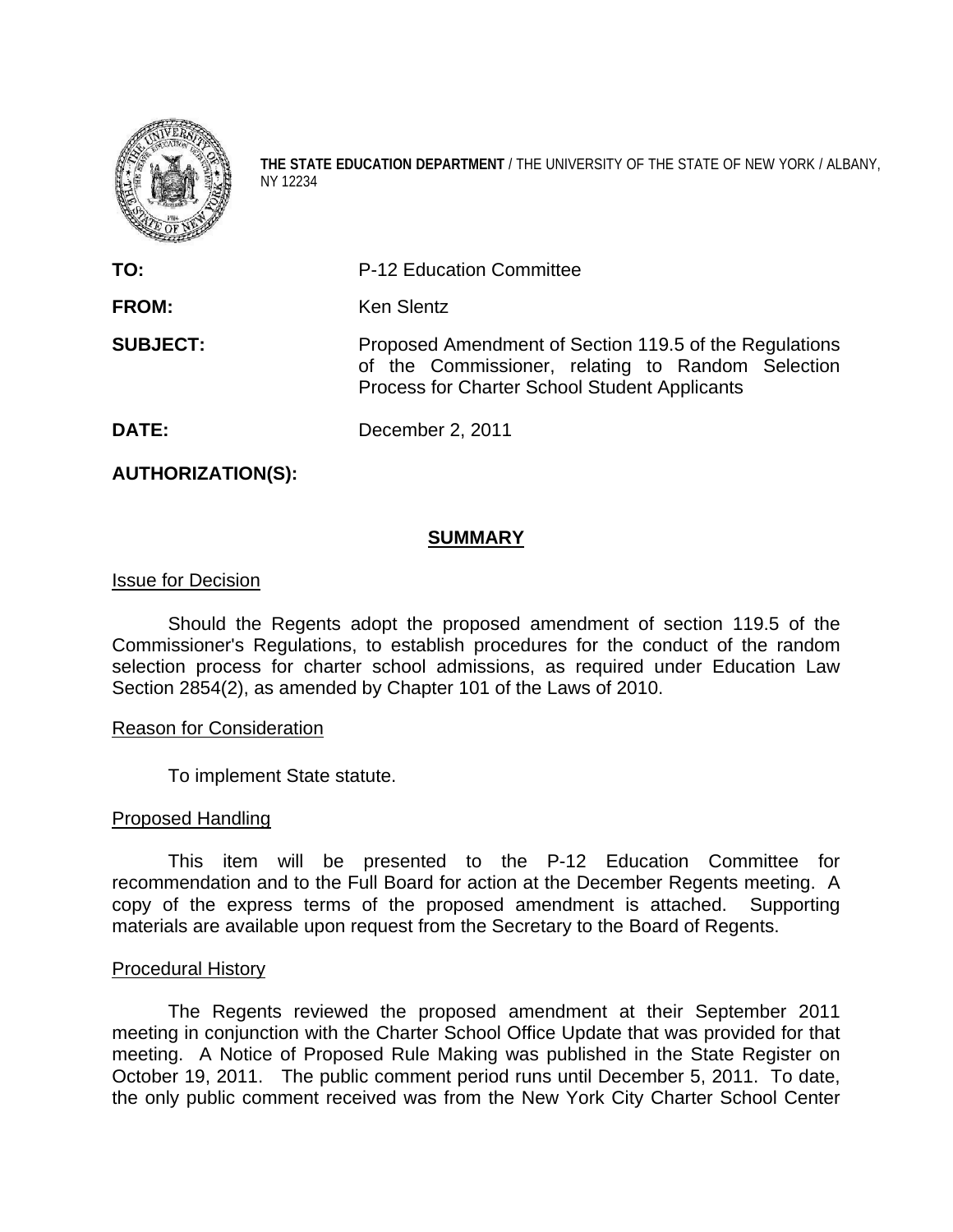which indicated strong support for the proposed amendment. If any additional public comment is received by December 5, 2011, Department staff will present an Assessment of Public Comment providing a summary of those comments and the Department's response to the comments at the December Regents meeting. Should any public comment received necessitate substantial revisions to the proposed amendment as presented in this item, the item will be removed from the December Regents agenda and presented for action at a future Regents meeting, after publication of a Notice of Revised Rule Making and expiration of the 30-day public comment period required under the State Administrative Procedure Act.

## Background Information

The proposed rule is necessary to establish procedures for the conduct of the random selection process for charter school admissions required under Education Law section 2854(2), as amended by Chapter 101 of the Laws of 2010, and to ensure that the process is performed in a transparent and equitable manner, consistent with the requirements of the statute.

Consistent with Education Law section 2854(2), the proposed rule:

 1. requires charter schools to provide an enrollment preference to: (i) pupils returning to the charter school in the second or any subsequent year of operation; (ii) pupils residing in the school district in which the charter school is located or, in the case of the City School District of the City of New York, pupils residing in the community school district in which the charter school is located; and (iii) siblings of pupils already enrolled in the charter school. A charter school may also establish a single-sex charter school and/or establish enrollment preferences for students at-risk of academic failure, students with disabilities and English language learners;

 2. requires charter schools to provide public notice of the date, time and place of the lottery, consistent with Public Officers Law section 104;

3. requires that:

- person(s) conducting the selection of lottery applicants or acting as an impartial observer of such selection shall not be a board member or employee of the school, or a parent, person in parental relationship, grandparent, sibling, aunt, uncle or first cousin of any applicant to the school or of any pupil enrolled in the school;
- the lottery be held in a space that is open and accessible to the public and capable of accommodating the anticipated number of attendees. If anticipated attendance exceeds capacity, separate grade level lotteries may be held in separate locations provided that each lottery is publicized in a manner consistent with the requirements of Public Officers Law section 104;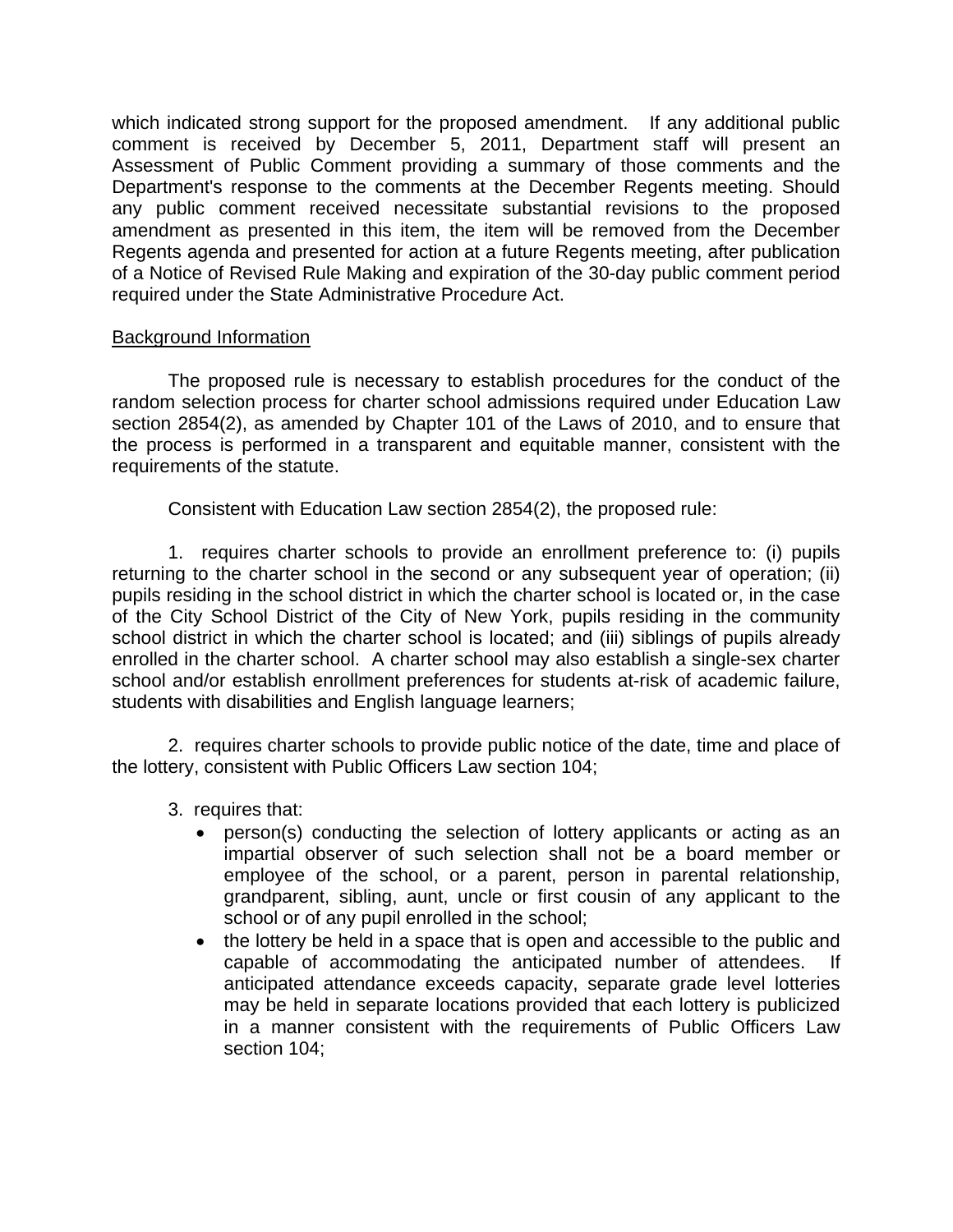4. permits a charter school to structure the actual lottery process in any manner consistent with its approved admissions policy and proposed section 119.5; and

 5. permits the random process used in the lottery to be generated by any traditional lottery ball system, technology-based software, paper ticket process or other methodology which generates random results.

### **Recommendation**

It is recommended that the Board of Regents take the following action:

 VOTED: that section 119.5 of the Regulations of the Commissioner of Education be amended, as submitted, effective January 4, 2012.

### Timetable for Implementation

 If adopted at the December Regents meeting, the proposed amendment will become effective date on January 4, 2012.

Attachment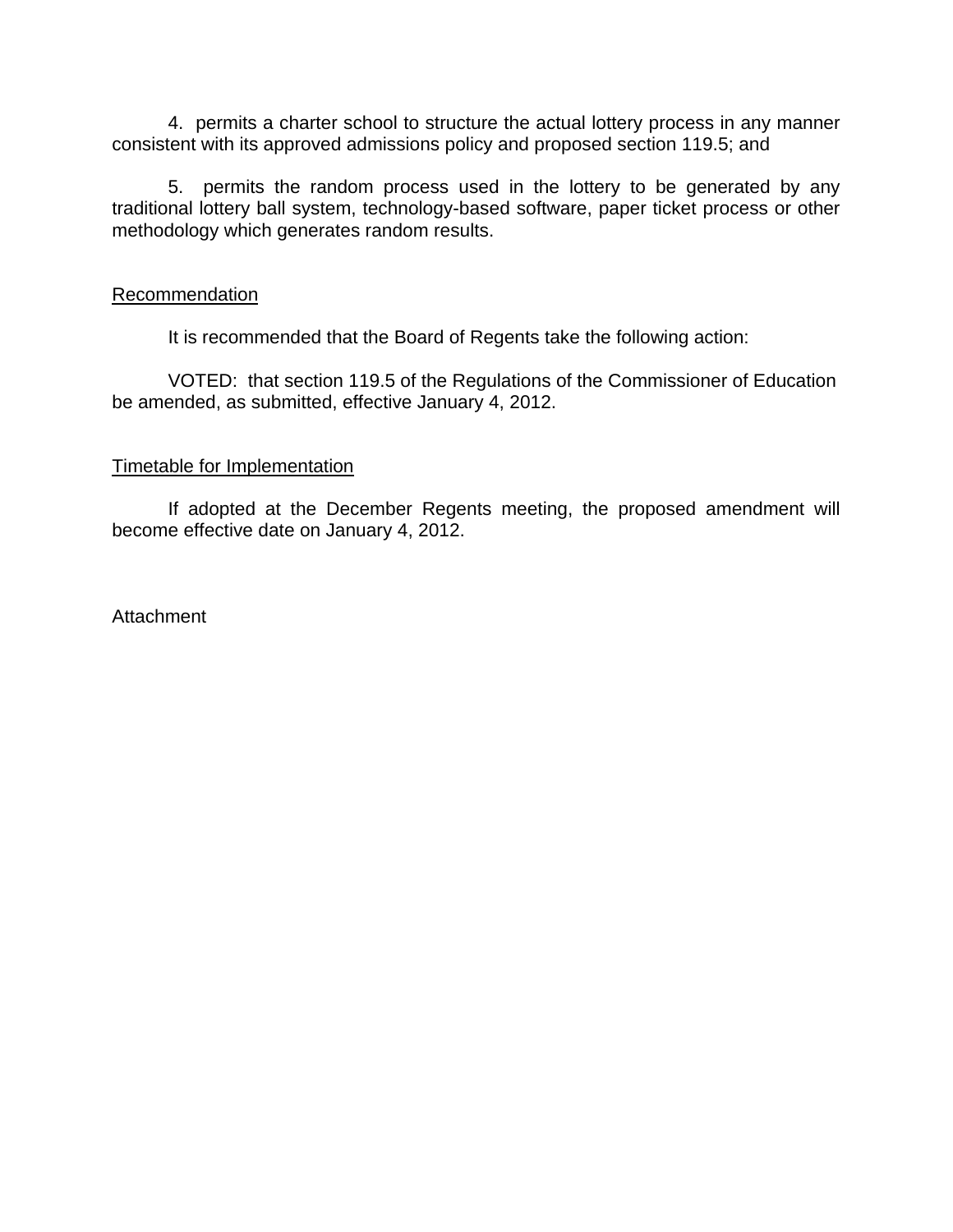#### AMENDMENT OF THE REGULATIONS OF THE COMMISSIONER OF EDUCATION

 Pursuant to Education Law sections 101, 206, 207, 305 and 2854 and Chapter 101 of the Laws of 2010

 Section 119.5 of the Regulations of the Commissioner of Education is added, effective January 4, 2012, as follows:

§119.5 Random Selection Process for Charter School Student Applicants. If the number of timely submitted applications of eligible students for admission to a charter school exceeds the capacity of the grade level of a charter school (or building if the school does not distinguish between grades), students shall be accepted for admission from among such applicants by a random selection process (lottery) pursuant to the requirements of this section.

 (a) Preferences. (1) Notwithstanding the provisions of this section, a charter school shall provide an enrollment preference to:

 (i) pupils returning to the charter school in the second or any subsequent year of operation;

 (ii) pupils residing in the school district in which the charter school is located, or in the case of the City School District of the City of New York, pupils residing in the community school district in which the charter school is located; and

(iii) siblings of pupils already enrolled in the charter school.

 (2) Establishment of specific school design. Consistent with the requirements of federal law and with the school design described in the school's charter, a charter school may also establish a single-sex charter school and/or establish enrollment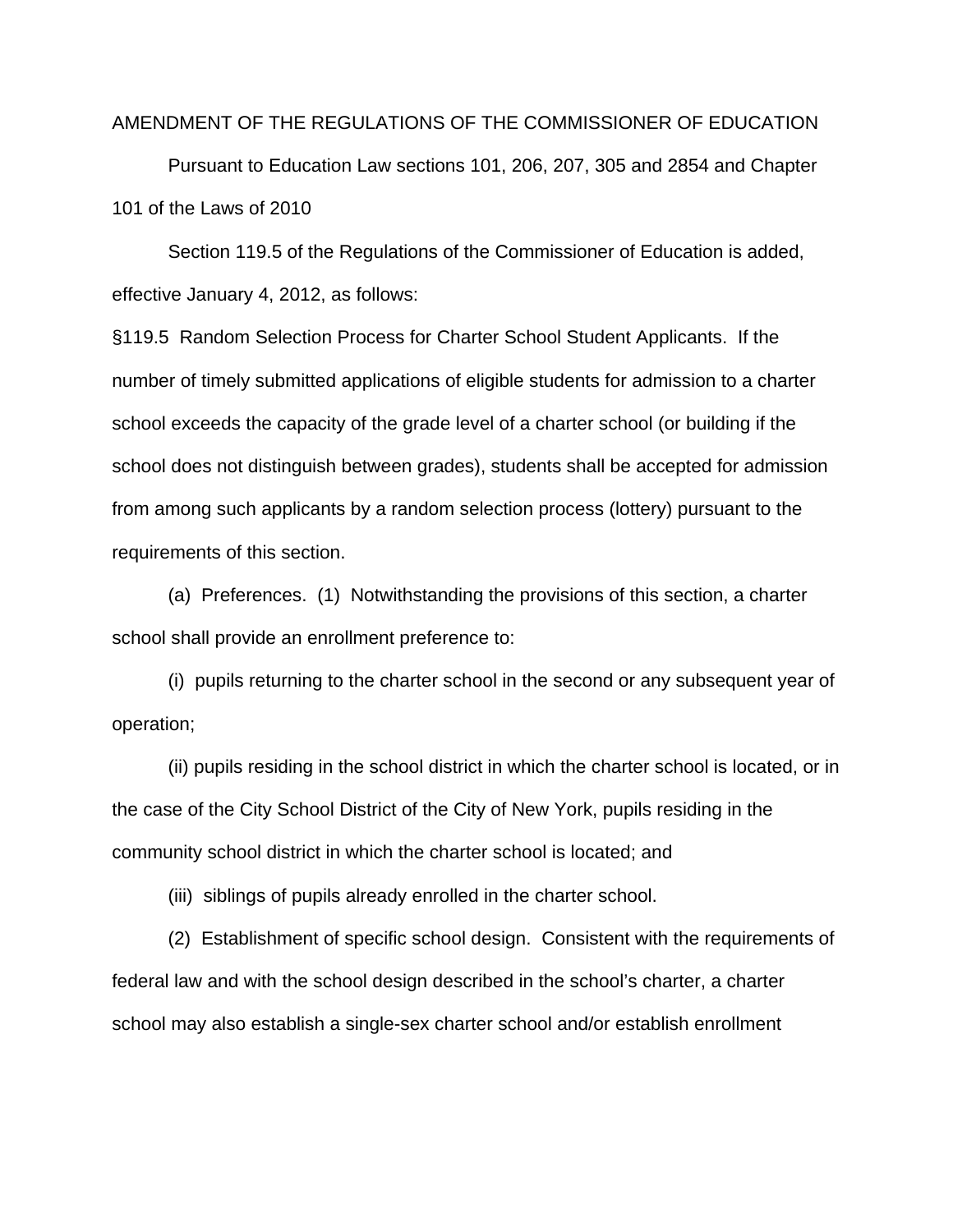preferences for students at-risk of academic failure, students with disabilities and English language learners.

(b) Notice. The charter school shall provide public notice of the date, time and place of the lottery, consistent with Public Officers Law section 104.

(c) Procedures for conducting lottery.

 (1) The person(s) conducting the selection of lottery applicants or acting as an impartial observer of the selection of lottery applicants shall not be a board member or employee of the school, or a parent, person in parental relationship, grandparent, sibling, aunt, uncle or first cousin of any applicant to the school or of any pupil enrolled in the school.

 (2) The lottery shall be held in a space that is open and accessible to the public and capable of accommodating the anticipated number of attendees. If anticipated attendance exceeds capacity, separate grade level lotteries may be held in separate locations provided that each lottery is publicized in a manner consistent with the requirements of Public Officers Law section 104. Nothing herein shall be construed to require or exclude attendance at the lottery by parents, persons in parental relationships, guardians and/or students participating in the admissions process.

 (3) A charter school may structure the actual lottery process in any manner consistent with its approved admissions policy and this section.

 (4) The random process used in the lottery may be generated by any traditional lottery ball system, technology-based software, paper ticket process or other methodology which generates random results.